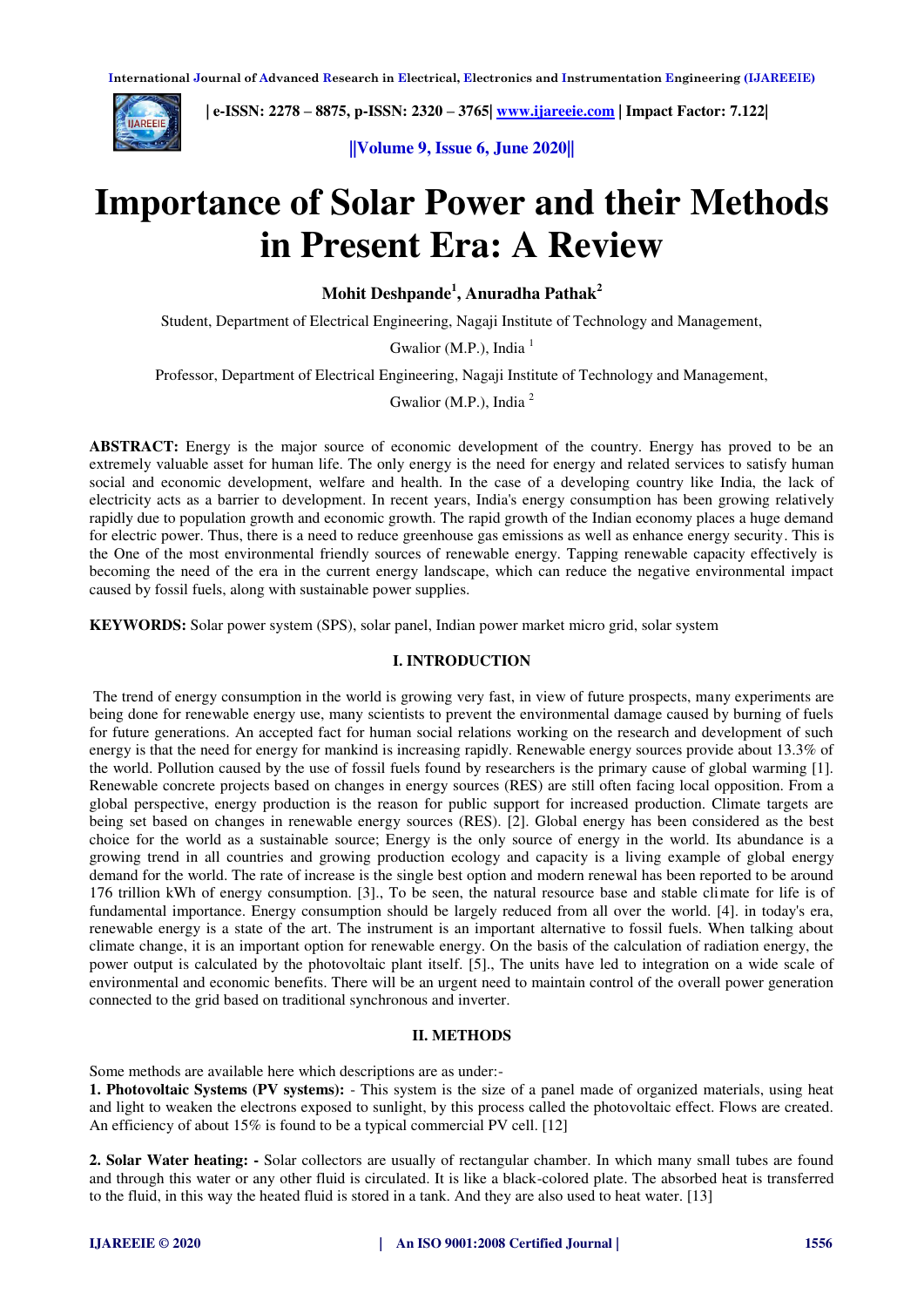**International Journal of Advanced Research in Electrical, Electronics and Instrumentation Engineering (IJAREEIE)** 



 **| e-ISSN: 2278 – 8875, p-ISSN: 2320 – 3765| [www.ijareeie.com](http://www.ijareeie.com/) | Impact Factor: 7.122|** 

# **||Volume 9, Issue 6, June 2020||**

**3. Passive Solar Energy: -** Be seen directly and indirectly passive solar heating and lighting is achieved through two of these methods. The materials are used through direct gain which absorbs heat from the sun. Get sunlight directly on the surface. And radiate through the night. Heating the area and transmitting air to the rest of the building is an appropriate means of sunlight. The walls of the tramway are thicker than one side which is painted black materials that absorb heat. Abundance is useful for them here [14].

**4. Solar Thermal Electricity: -** Continuous solar energy can be promoted in hot water. Solar energy can also be used to heat water and build thermal power plants. Steam is produced by structural boilers. [15]

**5. Solar Heating and Cooling: -** For offices and large buildings, solar energy can be used well compared to homes and small premises. And on a large scale it can be used for space heating and solar water heating. Solar energy is also used in cooling systems [16].

# **III. FUTURE SCOPE**

Based on technologies, the future of solar power has been considered to convert only two widely recognized classes into electricity. Photovoltaic (PV) and concentrated solar power (CSP) the energy supply system seen for many decades. Unlike some future studies, we are unable to make any predictions for several reasons. Like other studies in this series, our primary objective is the developed world itself.

Our primary objective is to join the developed world, particularly like other studies in the series. Our traditional sources of electricity focus on the use of grid-connected solar powered generators as much as possible. In many developing countries it is impossible for more than one billion people to access the electric grid. There is a steady flow of electricity through solar powered devices. Discussion may be possible with both of these valuable roles for solar energy in the developing world.

# **IV. CONCLUSION**

In renewable power sector, there are so many methods are available. Studies of all are necessary to develop well understanding in it. This review work is helpful to create an environment to enhance knowledge and creation in solar field in this era.

#### **REFERENCES**

[1] Mazdak Arzpeyma,Saad Mekhilef, Kazi Md. Salim Newaz, Ben Horan, Mehdi Seyedmahmoudian, Naveed Akram, Alex Stojcevski "Solar chimney power plant and its correlation with ambient wind effect" *Journal of Thermal Analysis and Calorimetry,26-nov-2019,* 

[2] Tadej Bevk,Mojca Golobi"Contentious eye-catchers: Perceptions of landscapes changed by solar power plants in Slovenia" *Renewable Energy* 152(2020),pp.999-110

[3] Kamran Hirbodi , Mahboubeh Enjavi-Arsanjani, Mahmood Yaghoubi "Techno-economic assessment and environmental impact of concentrating solar power plants in Iran" *Renewable and Sustainable Energy Reviews,* 120 (2020),pp1-27

[4] Dorothea Ludwig , Sandra Lanig ,Martina Klärle "SUN-AREATOWARDS LOCATION-BASED ANALYSIS FOR SOLARPANELS BY HIGH RESOLUTION REMOTE SENSORS (LIDAR)".

[5] Dorothea Ludwig,Sandra Lanig, Martina Klärle,Steinbeis "Location analysis for solar panels"by LiDAR-Data with Geoprocessing-SUN-AREA"*Environmental Informatics and Industrial Environmental Protection: Concepts, Methods and Tools.2009 pp.83-89*

[6] T. Aziz, Tapan K. Saha, N. Mithulananthan "Analysis and Mitigation of Transient Overvoltage with Integration of Small Scale Power-Electronic Interfaced DG*" 2012 IEEE*,pp.1-8.

[7] Paul S Cannon"Solar Superstoms - a storm is a tea cup, or a global risk for society and economies?"*2014 IEEE.* 

[8] A. Cervone, D. Zaccagnini Romito, E. Santini "Design of solar chimney power plant for Mediterranean countries"2011 IEEE.pp,480-484.

[9] Alpesh Desai, Indrajit Mukhopadhyay, Abhijit Ray "Theoretical Analysis of a Pico-hydro Power System for Energy Generation in Rural or Isolated area" *2014 IEEE* 

[10] Robert A. Jones, Thomas R. Sims, All F.Imece "INVESTIGATION OF POTENTIAL ISLANDING OF A SELF-COMMUTATED STATIC POWER CONVERTER IN PHOTOVOLTAIC SYSTEMS" *IEEE Transactions on energy Conversion, Vol. 5. No.4, December 1990.pp.624-631*

[11] Imran Khan,"Impacts of energy decentralization viewed through the lens of the energy cultures framework: Solar home systems in the developing economies"*Renewable and Sustainable Energy Reviews.*nov-2019